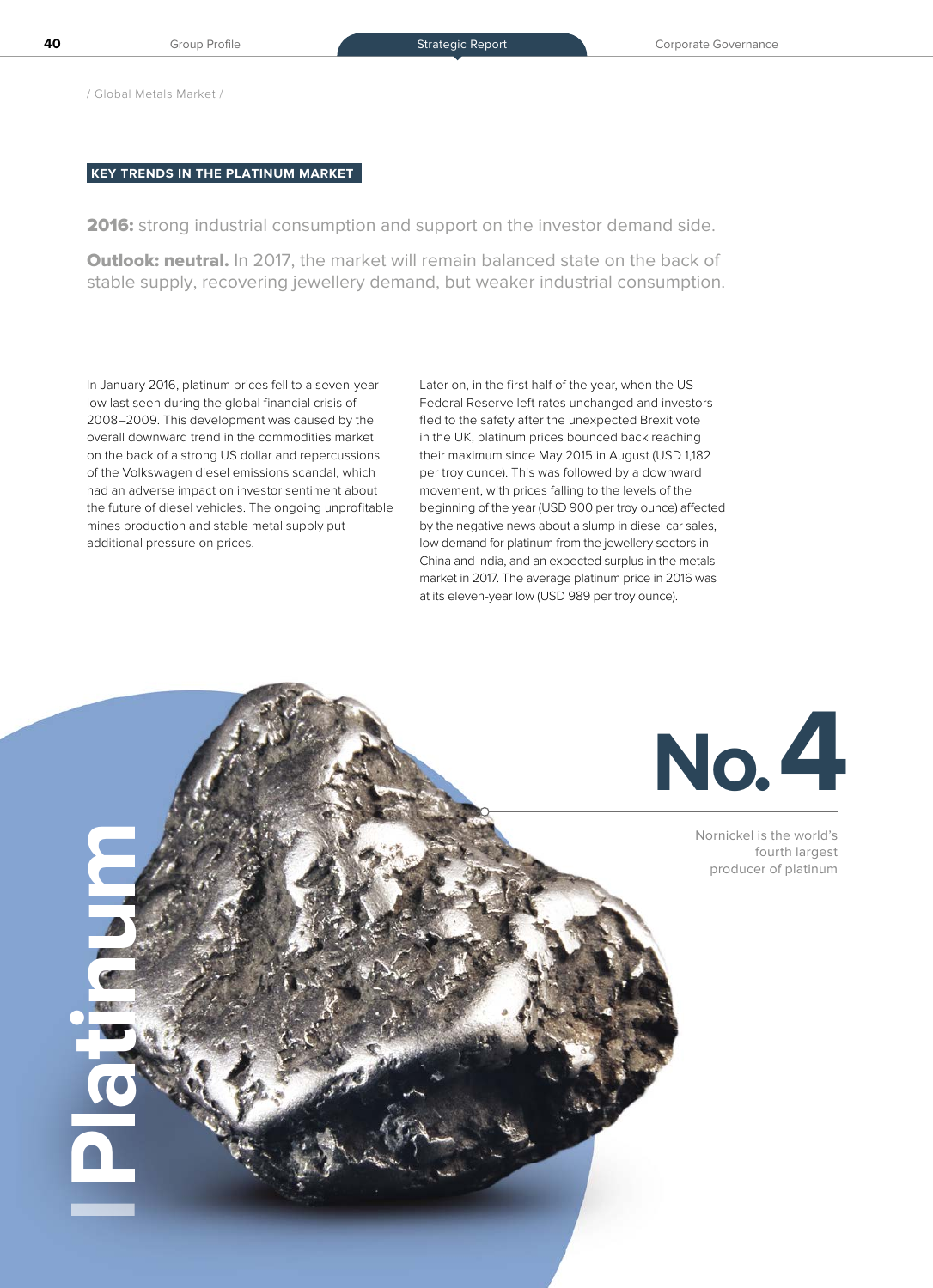**41**

**Other countries 19**



**MARKET BALANCE** 

**Platinum market balance,** t

**O** Demand/supply balance

- Accumulation of investment stocks
- **Production/consumption balance**



The deficit in the platinum market increased in 2016 compared to 2015, driven primarily by the growth in consumption that exceeded platinum production, and discontinued outflow from exchange-traded funds (ETFs).

## **Platinum prices,**USD/oz

- **Price increase (start-end of the year)**
- Reduction of price (start-end of the year)
- All-year high
- All-year low Average annual price





## **Drivers of the platinum price in 2016**

- **1.** Cautious Fed, weak US dollar
- **2.** Rally in precious metals post-Brexit
- **3.** Negative background related to the declining share of diesel cars in major markets, waning jewellery demand in China and India, and expected market surplus in 2017
- **4.** US presidential election results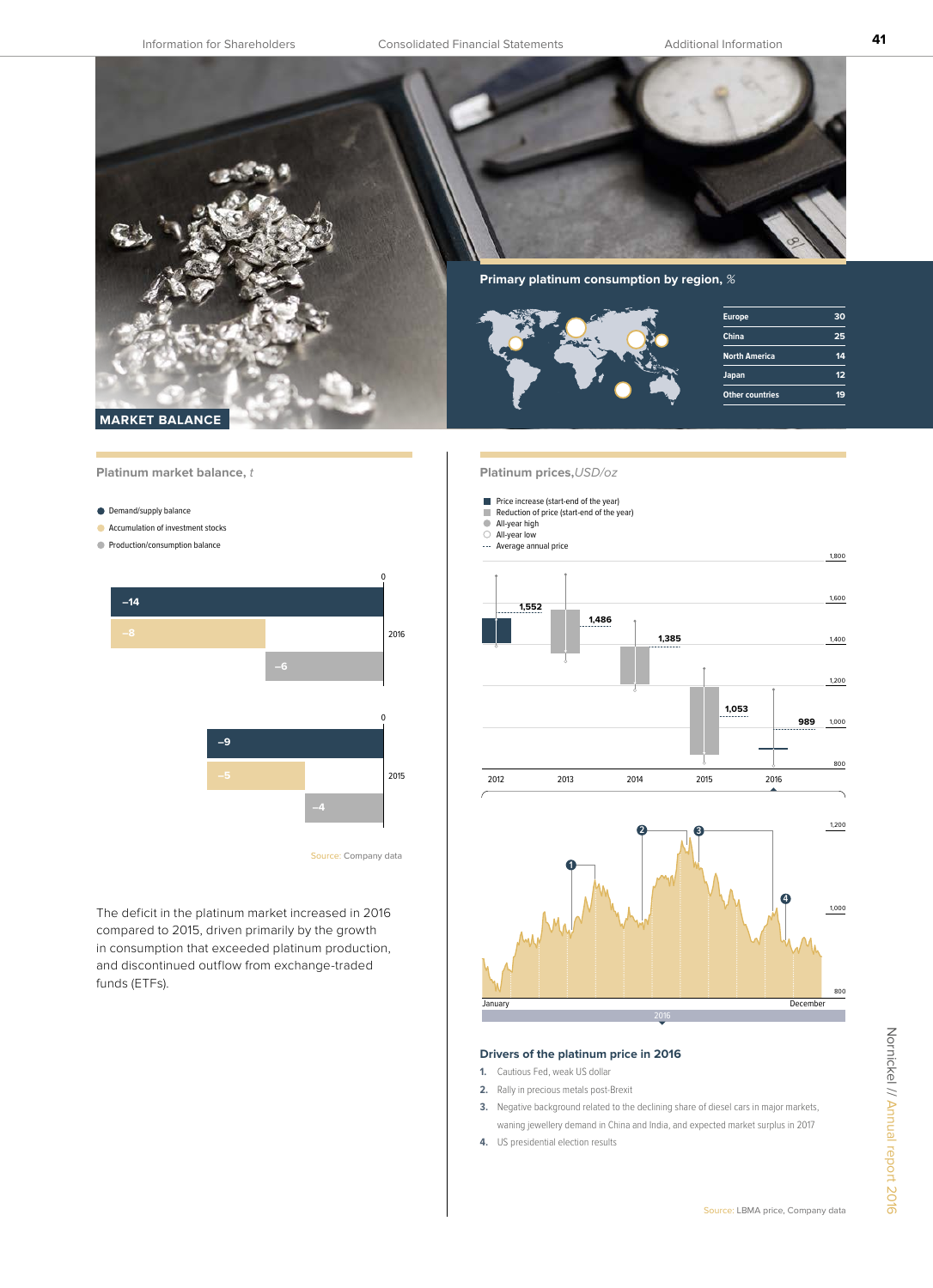/ Global Metals Market / Platinum

## **CONSUMPTION**

Industrial consumption of platinum in 2016 increased by 4 t (+2% y-o-y) to an all-time-high of 251 t, while the consumption of primary platinum remained flat at 193 t mainly due to the use of jewellery scrap, with recycling volumes remaining the same despite weaker demand.

The automotive industry is the largest consumer of platinum. Over 70% of platinum in this industry is used to manufacture exhaust gas catalysts for diesel vehicles. In 2016, the industry's consumption increased by 3 t fuelled by growing diesel car production and tightening environmental standards. At the same time, the reporting period was affected by the consequences of the 2015 scandal around Volkswagen manipulating vehicle emission tests to demonstrate environmental compliance. Many car manufacturers, including Volkswagen, which became the world's largest automaker in 2016 by the number of cars manufactured, announced plans to reduce the share of diesel sales and to shift to hybrid (combining petrol and electric engines) and, ultimately, fully electric propulsion systems. Governments and municipalities of a number of nations, including key diesel engine markets such as the UK, EU and India, announced plans to restrict the use of diesel vehicles in large cities. These developments affected consumer behaviour, especially in the EU, where diesel's market share fell below 50% for the first time in years. The leading analytical agencies have revised downwards their forecast regarding the share of diesel vehicles in production. Yet, in absolute terms, manufacturing of this type of vehicles will continue to show a positive trend in the nearterm.

The second biggest platinum consumer is the jewellery industry. In 2016, its consumption rates decreased significantly (by 6 t, or 7% y-o-y), primarily due to weaker consumption in China and India. In China, a decrease in consumption was caused by the overall contraction of jewellery demand on the back of lower consumer confidence, high stockpiles of precious metals accumulated in 2015, and consumer shift to white gold owing to an aggressive marketing campaign. A drop in platinum consumption by the Indian jewellery industry comes as a result of higher import duties on gold and platinum, new requirement to identify buyers of expensive jewellery, and the currency reform in the country.

In 2016, primary platinum consumption for industrial catalyst manufacturing increased by 2 t, following the ramp-up of catalytic reforming, isomerisation, nitric acid and silicone production capacities, as well as the launch of plants to produce paraxylene used in China for paint and varnish manufacturing and propane dehydrogenation purposes.

#### **Platinum consumption in 2015–2016,** t



### **Platinum consumption by industry**

|              |                               | $251_t$ |      |
|--------------|-------------------------------|---------|------|
|              |                               | t       | %    |
|              | Exhaust gas treatment systems | 114.6   | 45.6 |
|              | Jewellery                     | 75.9    | 30.2 |
| Source:      | Chemical catalysts            | 19.7    | 7.8  |
| Company data | Glass production              | 8.2     | 3.3  |
|              | Electronics                   | 7.4     | 3.0  |
|              | Other applications            | 25.3    | 10.1 |
|              |                               |         |      |

Source: Company data





Source: Company data